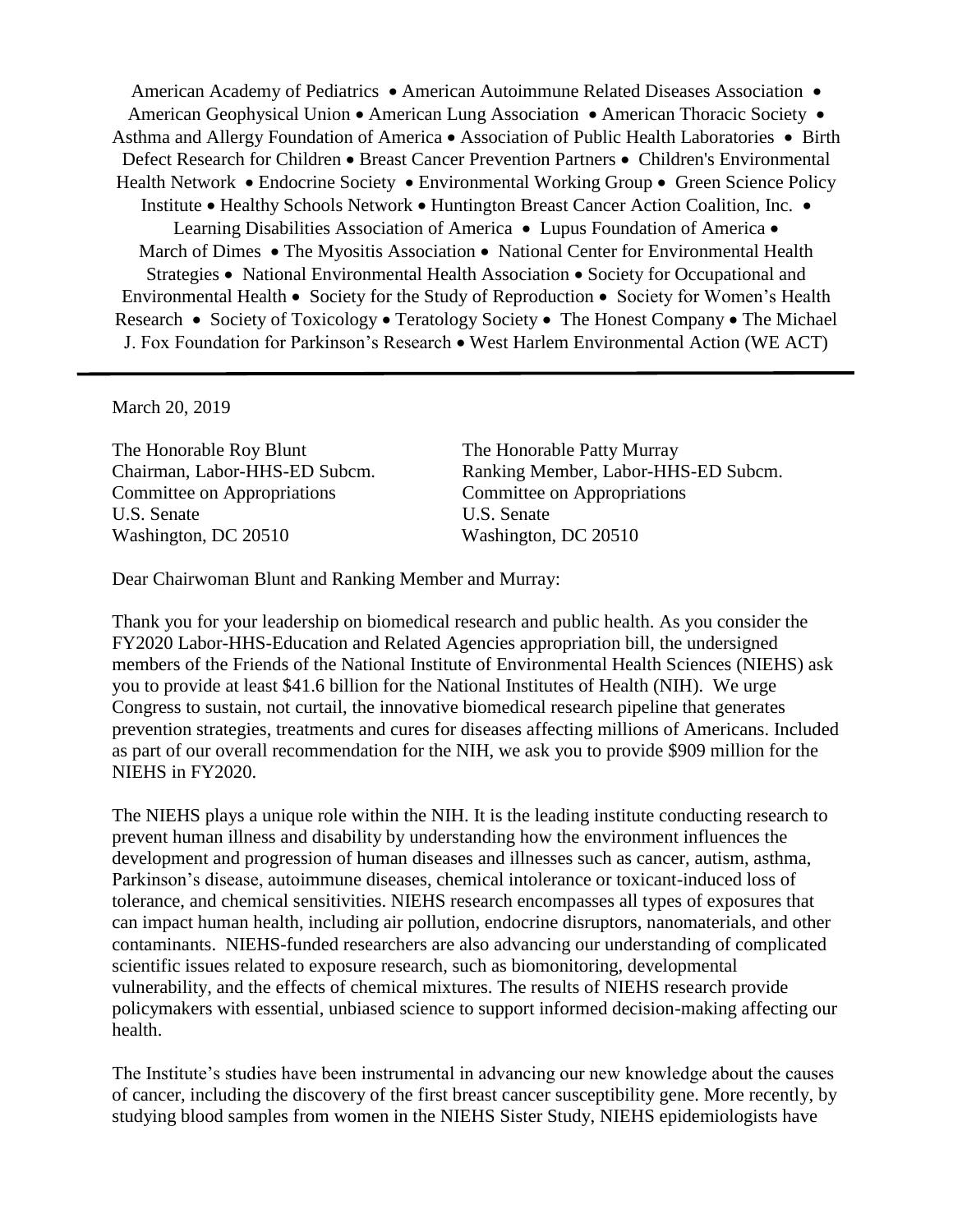discovered how certain gene modifications, called methylation, in blood cells differ between women who have breast cancer and women who remain cancer free. This research has revealed how a technique called "blood methylation profiling" holds the potential for early breast cancer detection and risk prediction.

Children are uniquely vulnerable to harmful substances in their environment, and the NIEHS plays a critical role in uncovering the connections between environmental exposures and children's health. Today's pediatric health challenges include chronic conditions such as obesity and asthma and neurodevelopmental disorders including learning disabilities and autism. For all of these health challenges, the environment plays a role in disease etiology, prevention, and treatment. This research is critical, since children have unique susceptibility to toxicants as a result of their ongoing development and face higher rates of exposure to environmental contaminants than adults by virtue of their developmentally-appropriate behaviors. Recent NIEHS funded studies have shown that exposure to traffic-related air pollution (nitrogen dioxide,  $PM_{2.5}$ , and  $PM_{10}$  during pregnancy and the first year of life may be associated with the development of autism. Additional research on likely biological pathways is needed to determine whether these associations are causal.

Using new imaging techniques, NIEHS-funded researchers recently discovered how environmental exposures including ultraviolet exposure and chemical compounds in paint, plastics and other consumer products can damage human DNA. These changes result in cell death which may lead to cancer, diabetes, hypertension, cardiovascular and lung disease and Alzheimer's disease.

In June 2010, the Director of NIH, Francis S. Collins, M.D., Ph.D., asked the NIEHS to lead a study on the health of the workers and volunteers most directly involved in responding to the Gulf oil spill crisis. The NIEHS immediately began working with Gulf communities, as well as agencies, researchers, and outside experts, to design the study. More than 32,000 people from Alabama, Florida, Louisiana, Mississippi, Texas, and other areas have enrolled in the study. The long-term health study will help determine if oil spills and exposure to crude oil and dispersants affect physical and mental health.

The NIEHS is poised to generate many new exciting discoveries about the impact of environmental factors on human health. We therefore ask you to provide **\$909** million for the NIEHS in the FY2020 Labor-HHS-Education and Related Agencies appropriations legislation.

Sincerely,

American Academy of Pediatrics American Autoimmune-Related Diseases Association American Geophysical Union American Lung Association American Thoracic Society Asthma and Allergy Foundation of America Association of Public Health Laboratories Birth Defect Research for Children Breast Cancer Prevention Partners Childrens Environmental Health Network Endocrine Society